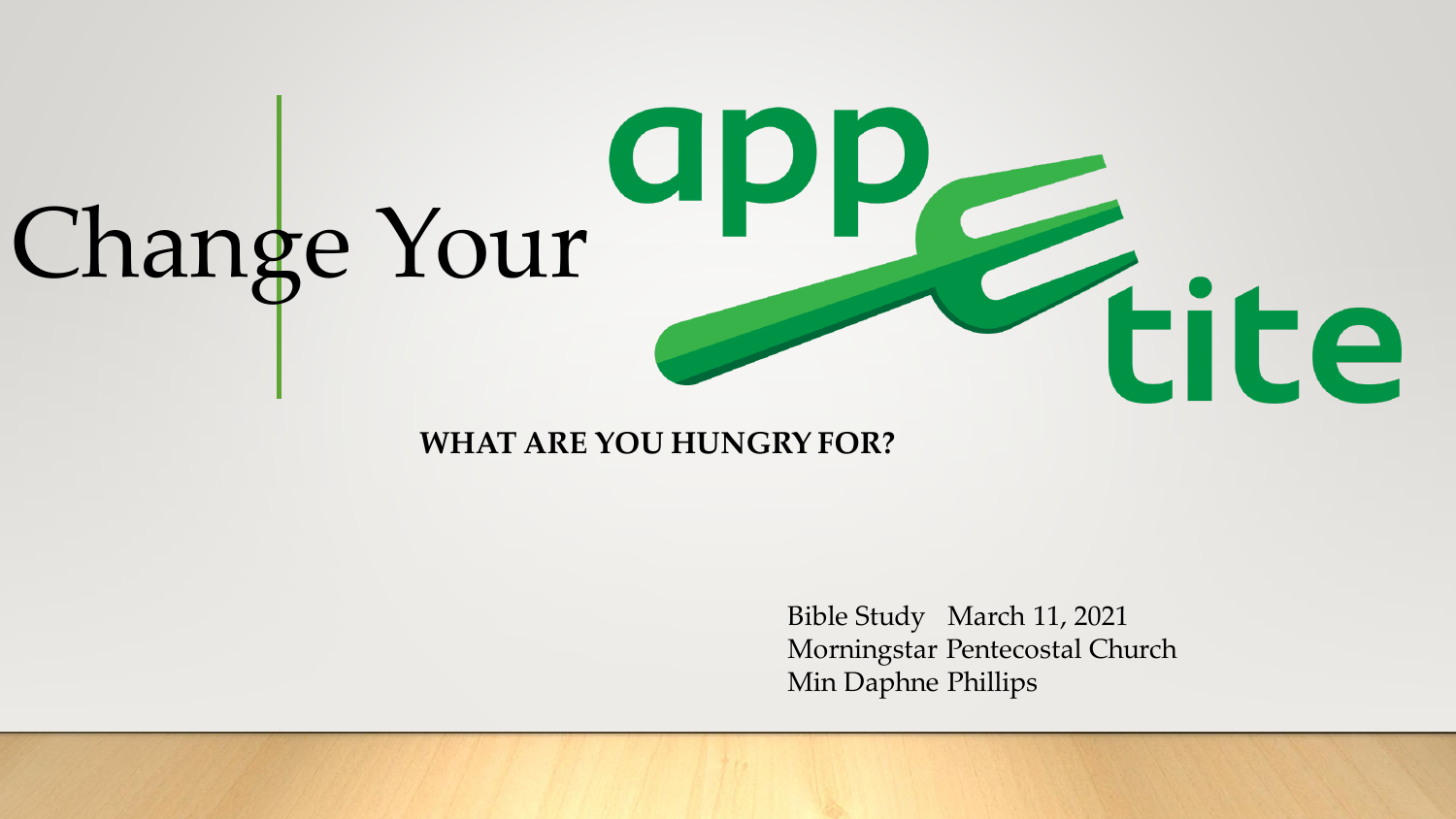#### **LEARNING OBJECTIVES: (NATURAL & SPIRITUAL)**



What is hunger? What are you



hungry for(your appetite)?



How do you react when you are hungry?

What happens if you don't eat?(malnourished)

Lit



What do you eat & the consequence of it?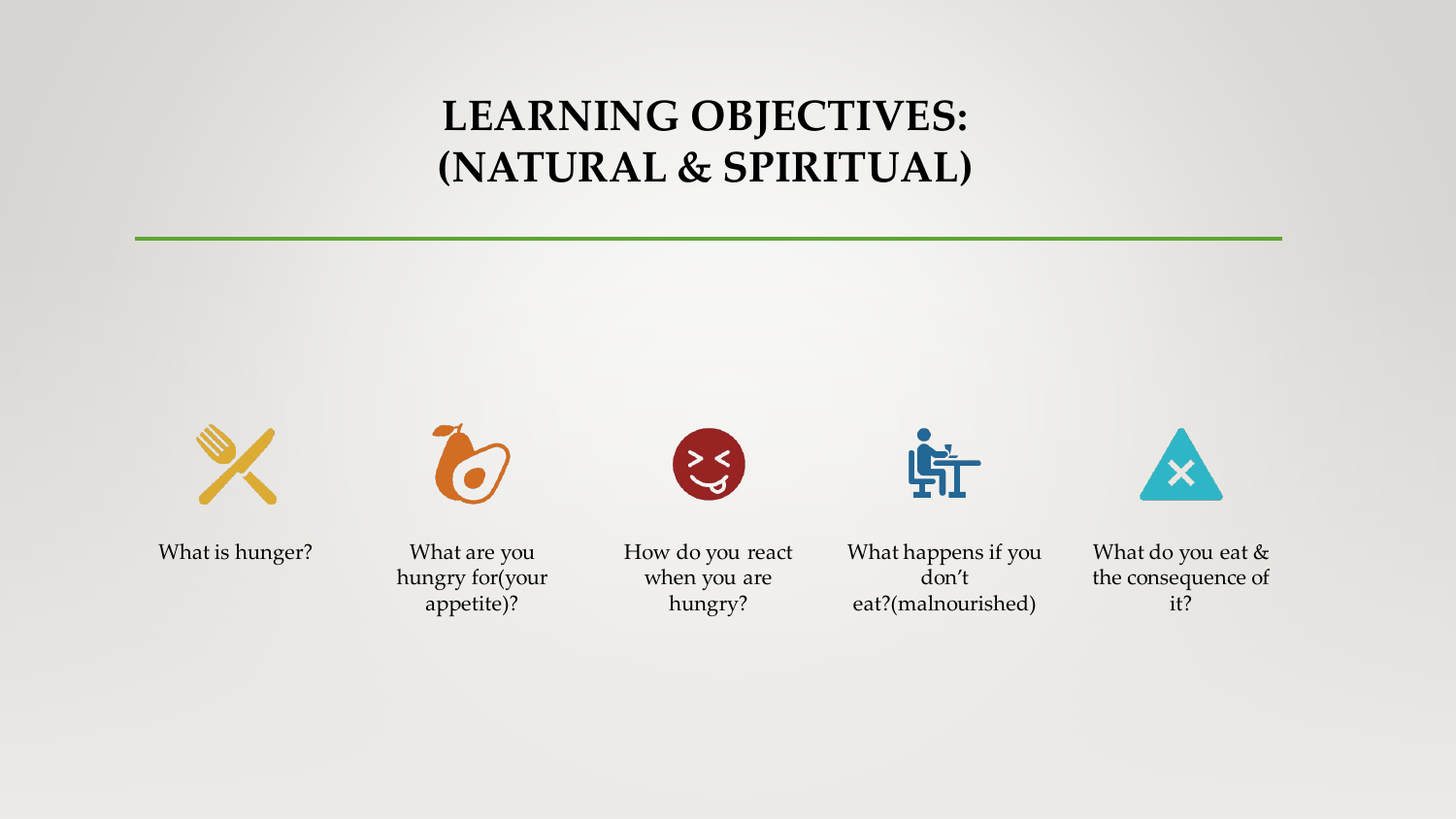## Definitions

HUNGER- A COMPELLING NEED OR DESIRE FOR FOOD. ( OR SOMETHING ELSE)

APPETITE-A DESIRE TO SATISFY ANY BODILY NEED OR CRAVING.

A DESIRE OR LIKING FOR SOMETHING; FONDNESS; TASTE:

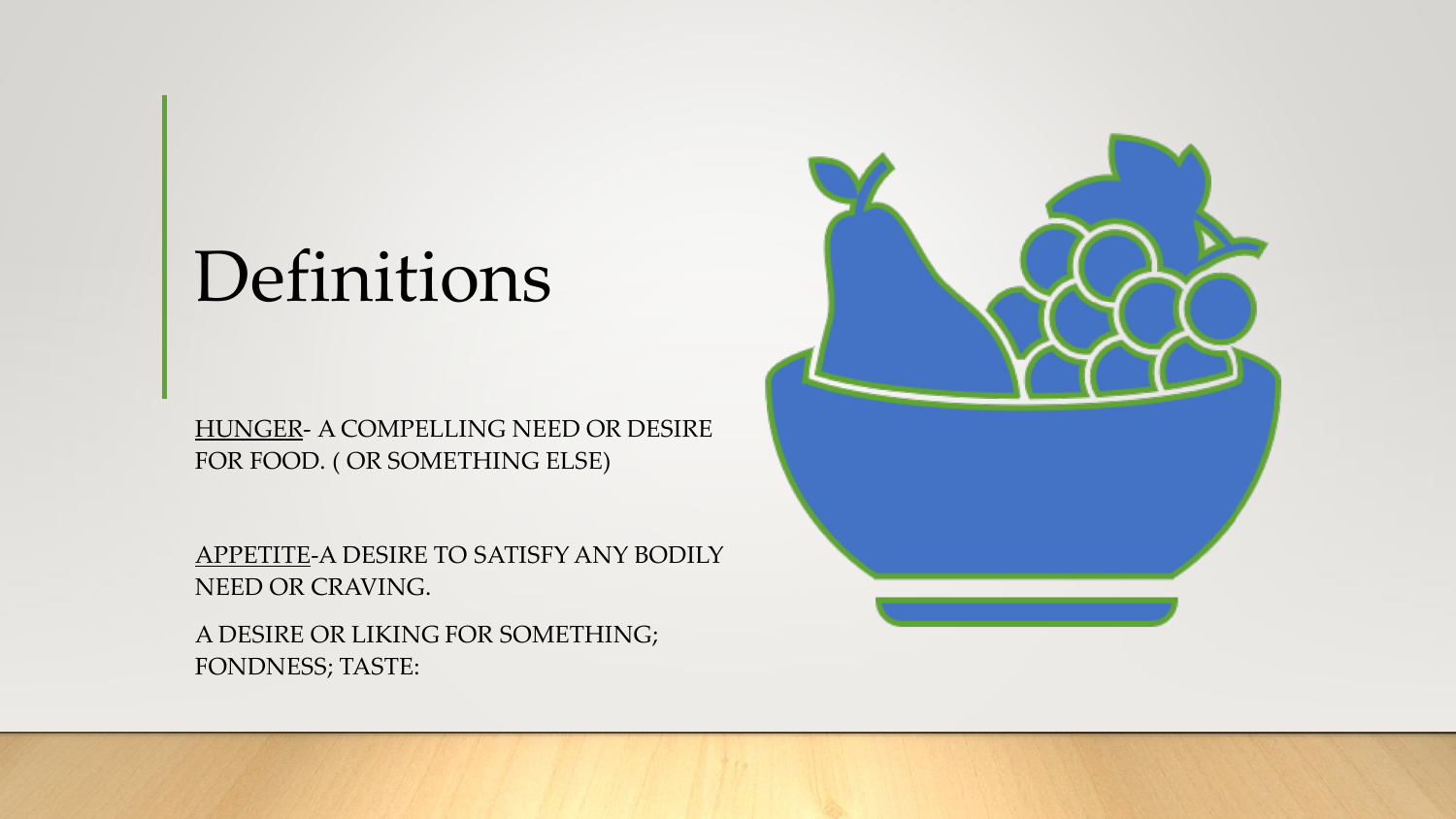#### What does the Bible say?

- [Mat 5:6 KJV] 6 Blessed [are] they which do hunger and thirst after righteousness: for they shall be filled.
- [Jhn 6:35 KJV] 35 And Jesus said unto them, I am the bread of life: he that cometh to me shall never hunger; and he that believeth on me shall never thirst.
- [Mat 4:4 KJV] 4 But he answered and said, It is written, Man shall not live by bread alone, but by every word that proceedeth out of the mouth of God.
- [Deu 8:3 KJV] 3 And he humbled thee, and suffered thee to hunger, and fed thee with manna, which thou knewest not, neither did thy fathers know; that he might make thee know that man doth not live by bread only, but by every [word] that proceedeth out of the mouth of the LORD doth man live.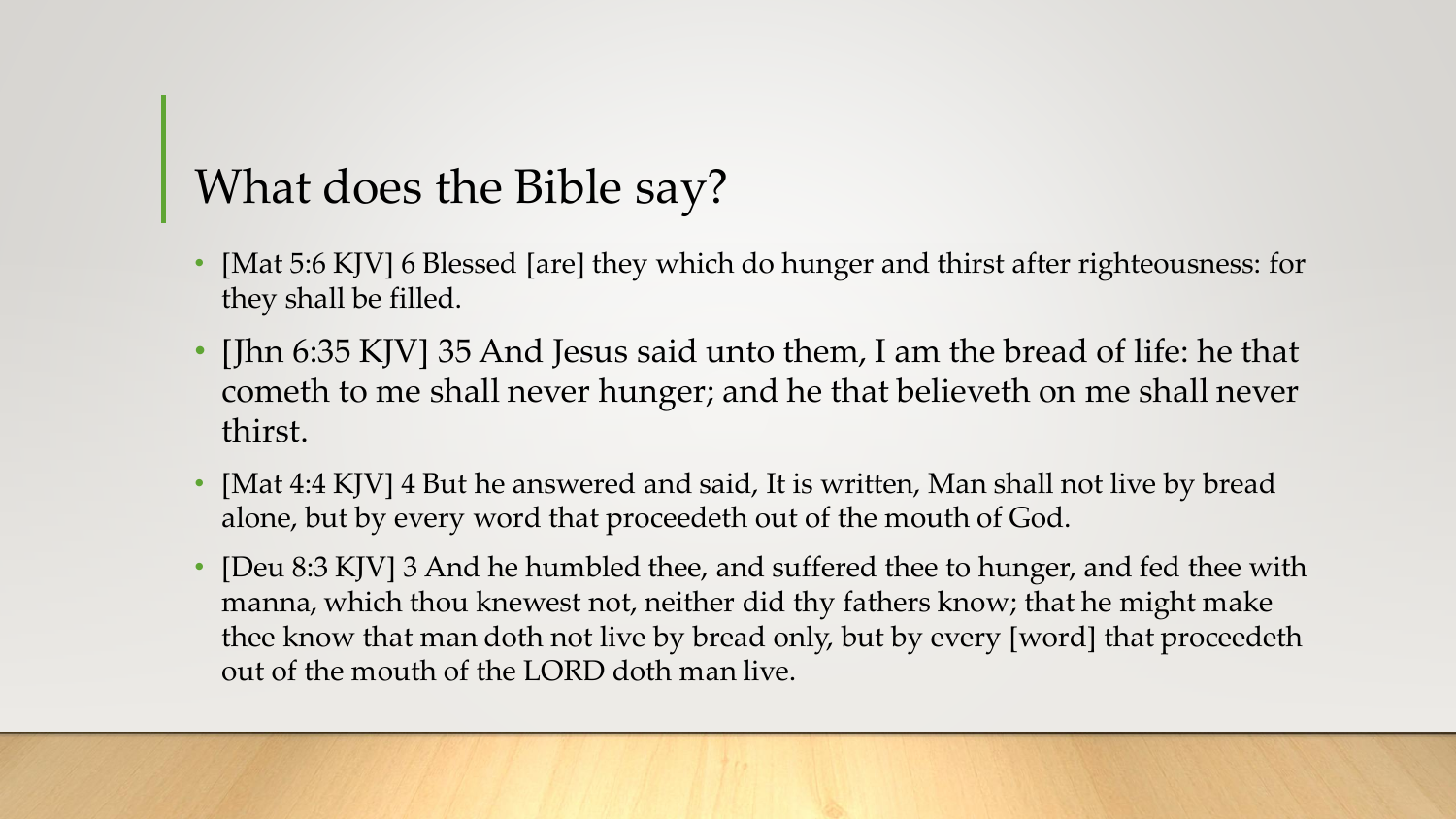#### WHAT ARE YOU HUNGRY FOR?

- JUNK FOOD
- FAST FOOD
- HEALTHY FOOD
- SOCIAL MEDIA/TV
- EXERCISE
- TEMPORARY SATISFACTION
- QUICK & EASY FIXES
- TIME IN THE WORD/PRAYER
- ENTERTAINMENT-NO REAL **SUBSTANCE**
- FOCUSED RESISTANCE/FOR GROWTH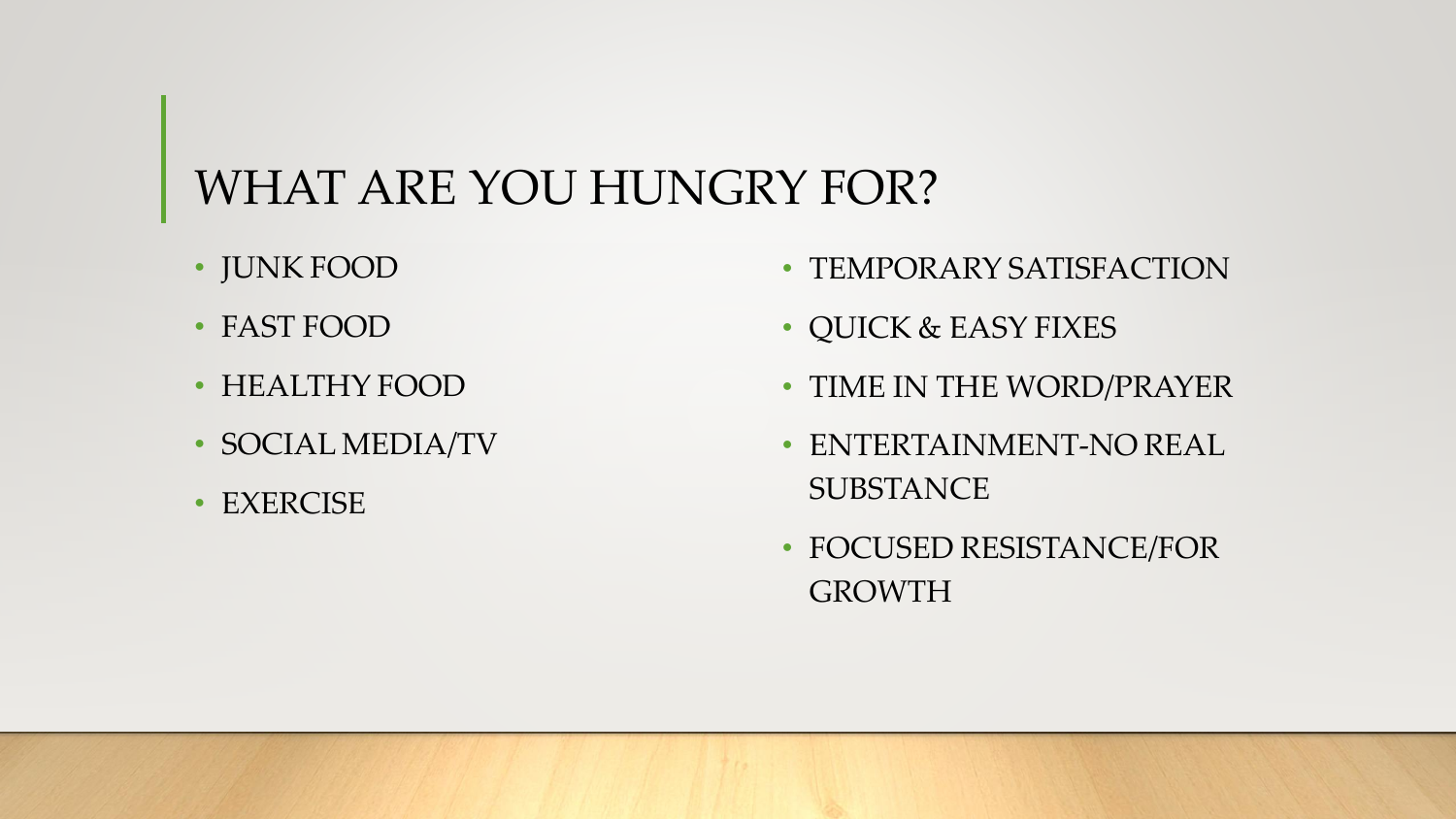#### WHAT ARE YOU HUNGRY FOR?

• [1Co 10:23 KJV] 23 All things are lawful for me, but all things are not expedient: all things are lawful for me, but all things edify not.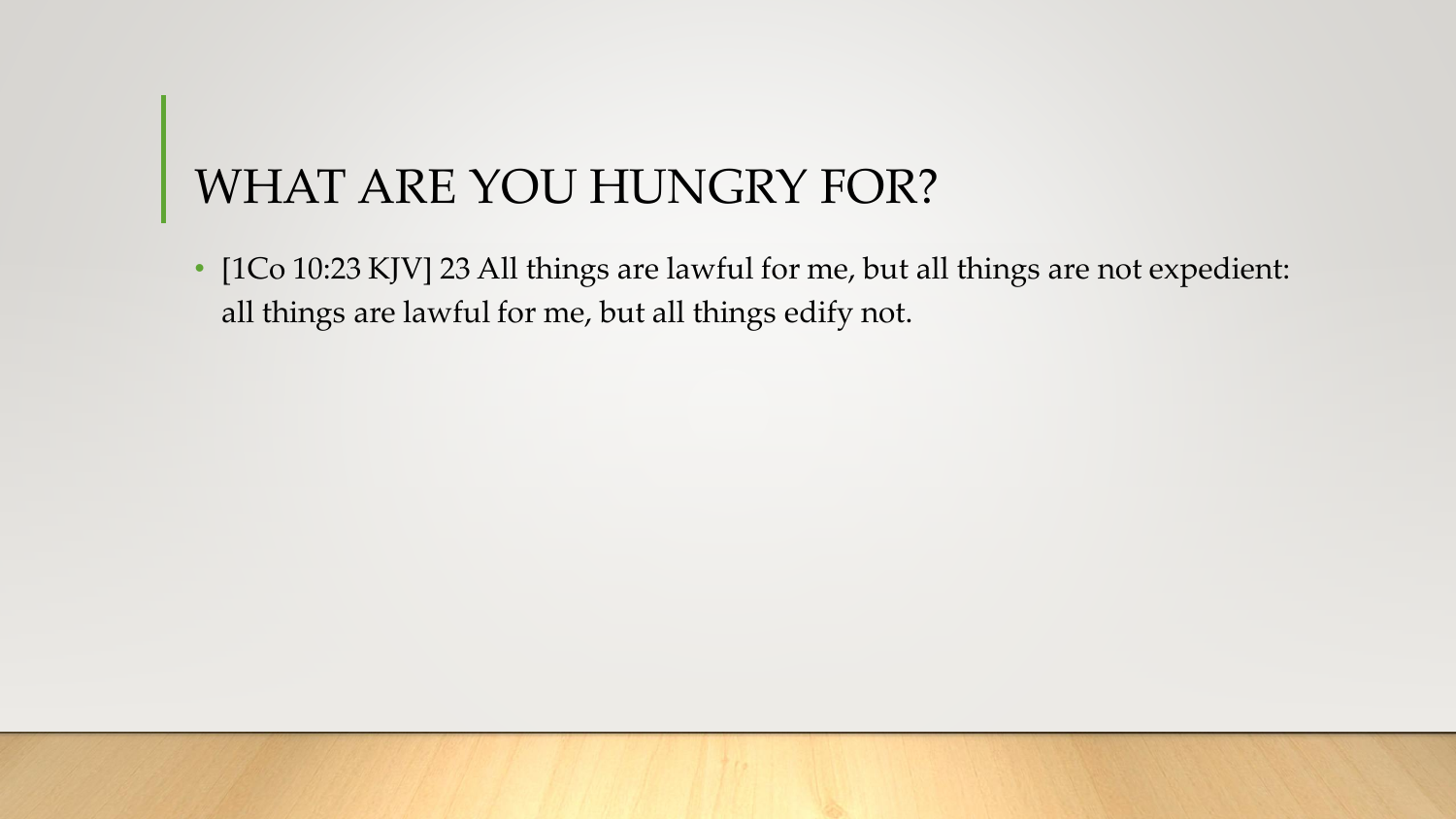# SAYING YES ALSO MEANS SAYING NO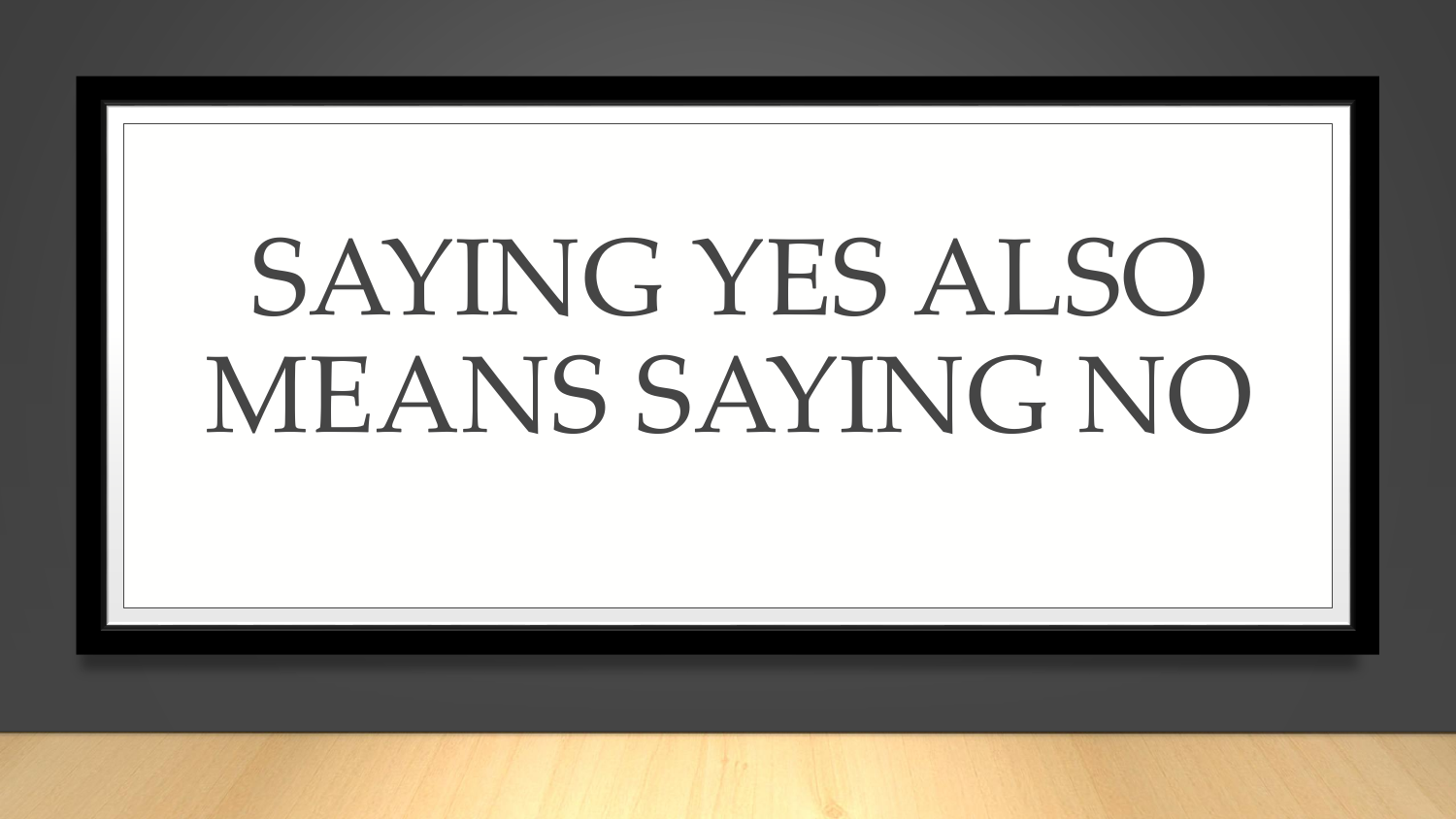#### HANGRY?

Short-tempered, easily annoyed, frustrated, mean This is when the enemy will come- ex. Jesus in the wilderness.

Need God MORE THAN

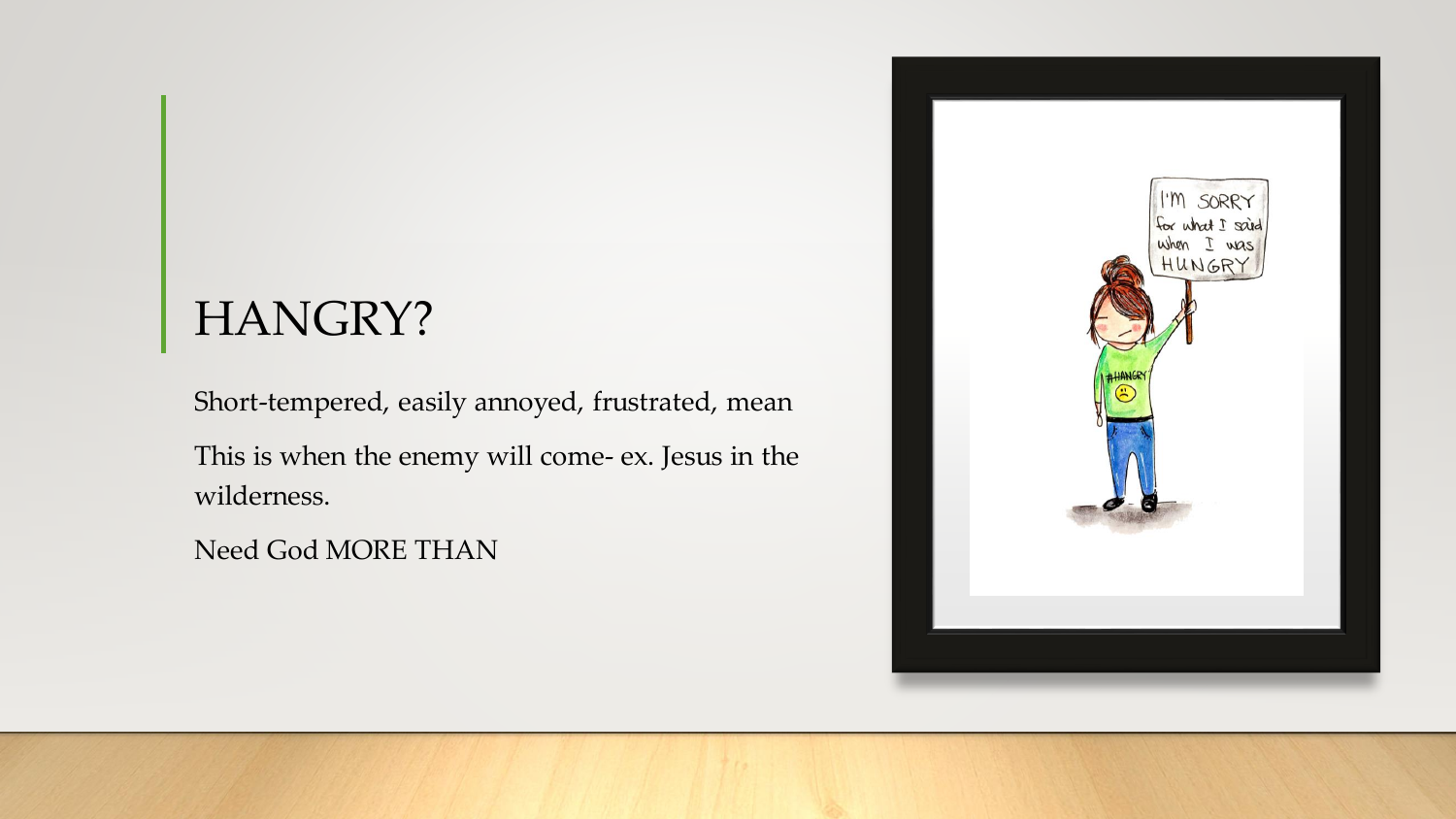### Spiritually malnourished

- An extended time of not regularly spiritually eating
	- [1Pe 2:2 KJV] 2 As newborn babes, desire the sincere milk of the word, that ye may grow thereby:
- Or not eating as much as you should-
	- You become susceptible to more attacks, can't fight things off as easily as before
	- [1Co 3:2 KJV] 2 I have fed you with milk, and not with meat: for hitherto ye were not able [to bear it], neither yet now are ye able.
	- [Heb 5:12 KJV] 12 For when for the time ye ought to be teachers, ye have need that one teach you again which [be] the first principles of the oracles of God; and are become such as have need of milk, and not of strong meat.